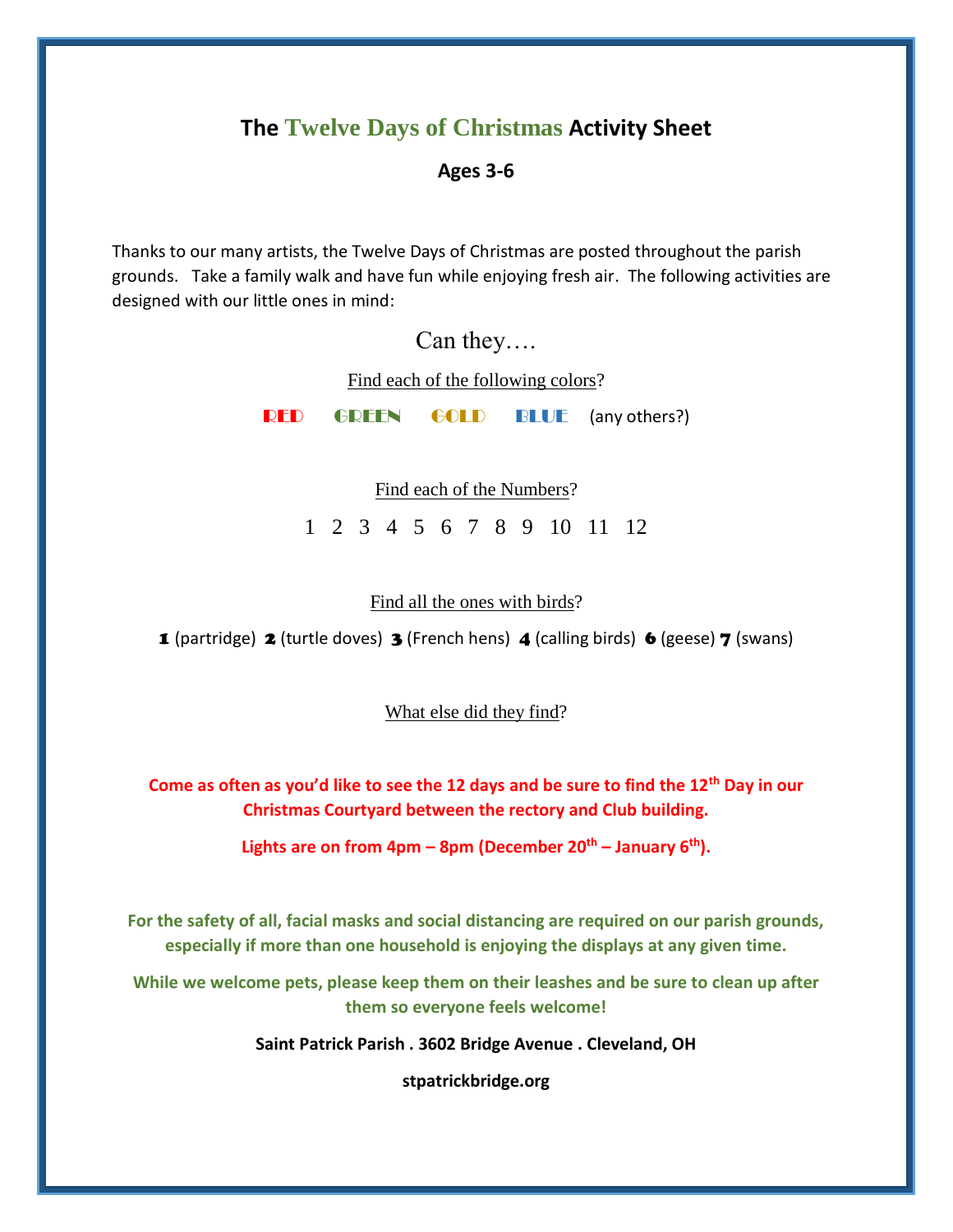## The **Twelve Days of Christmas** Activity Sheet

### **Ages 10-14**

The Twelve Days of Christmas has a rich history rooted in a variety of stories. One popular story – although probably rooted in legend - is that each of the twelve days of the Christmas Season represented a core belief of our Christian faith during a difficult time in Church history. While this isn't likely to be the case, it's a fun way to associate our faith with a merry song at Christmas. Can you match a day with each of the Christian beliefs?

## **On the \_?\_ Day of Christmas, my True Love gave to me:**

| A Partridge in a Pear Tree | Days of Creation                             |
|----------------------------|----------------------------------------------|
| 2 Turtle Doves             | Commandments                                 |
| 3 French Hens              | Gifts of the Holy Spirit / Sacraments        |
| 4 Calling Birds            | <b>Beatitudes</b>                            |
| 5 Golden Rings             | Points of the Apostle's Creed                |
| 6 Geese a Laying           | The Pentateuch of the Old Testament          |
| 7 Swans a Swimming         | <b>Original Faithful Apostles</b>            |
| 8 Maids a Milking          | Fruits of the Holy Spirit                    |
| 9 Ladies Dancing           | Gospels                                      |
| 10 Lords a Leaping         | 1 Jesus Christ, True God and True Man        |
| 11 Pipers Piping           | Old and New Testaments                       |
| 12 Drummers Drumming       | Faith, Hope, Love / Father, Son, Holy Spirit |

**For the safety of all, facial masks and social distancing are required on our parish grounds, especially if more than one household is enjoying the displays at any given time.**

**While we welcome pets, please keep them on their leashes and be sure to clean up after them so everyone feels welcome!**

**Saint Patrick Parish . 3602 Bridge Avenue . Cleveland, OH**

**stpatrickbridge.org**

**STOP BY AND VISIT OUR CHRISTMAS COURTYARD (4pm – 8pm / Dec. 20 – Jan. 6)!**

The Twelve Days of Christmas Activity Sheet